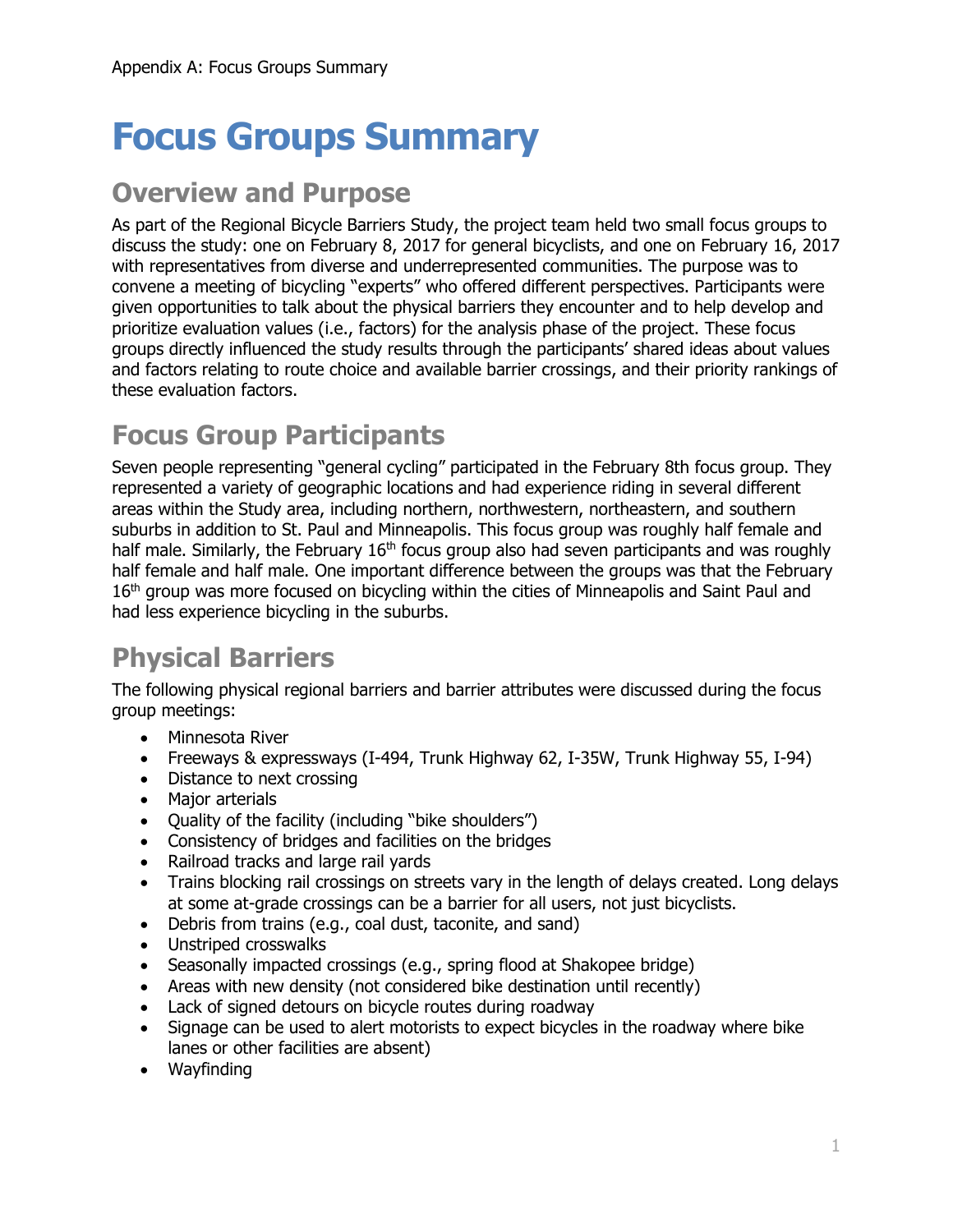- Distances between bike crossings less than .25 miles were considered negligible. Slightly longer distances between crossings were considered to be acceptable in dense urban areas.
- One half to one mile between barrier crossings was considered by some to be the maximum distance they would ride to get to a more preferred crossing. Others thought that up to 2 miles would be acceptable as the maximum distance between crossings.
- Higher traffic volumes and higher traffic speeds will deter some bicyclists from choosing a route.
- Existing crash data can help identify which crossings are more unsafe.
- Bicycle route choice can be very different during winter due to ice and snow conditions.
- Elevation changes (steep slopes) approaching or on the barrier crossing itself

## **Other Topics**

Some discussion included issues that are not related to physical barriers to bicycling. These included:

- The importance of having a bicycle network for all ages and abilities
- Needs of pedestrians during construction projects
- Interagency cooperation/coordination is needed
- Greater need of route directness for low-income workers due to lower likelihood of flexible start times (e.g. warehouse workers commuting to QBP)
- Bicycle safety training being offered more at workplaces such as hotels (e.g. in Richfield)
- Importance of schools, health care clinics, residential housing (especially lower income housing), bus/train connection points, employment, and commercial areas
- Consider difficulty for old and young people and others who ride slowly
- Neighborhoods with high bicycle use due to low-income/limited transportation options, but that lack bike infrastructure of other neighborhoods (e.g. near Little Earth in Minneapolis)
- Traditionally lower investment (in bicycle facilities) in communities of color and communities with indigenous populations